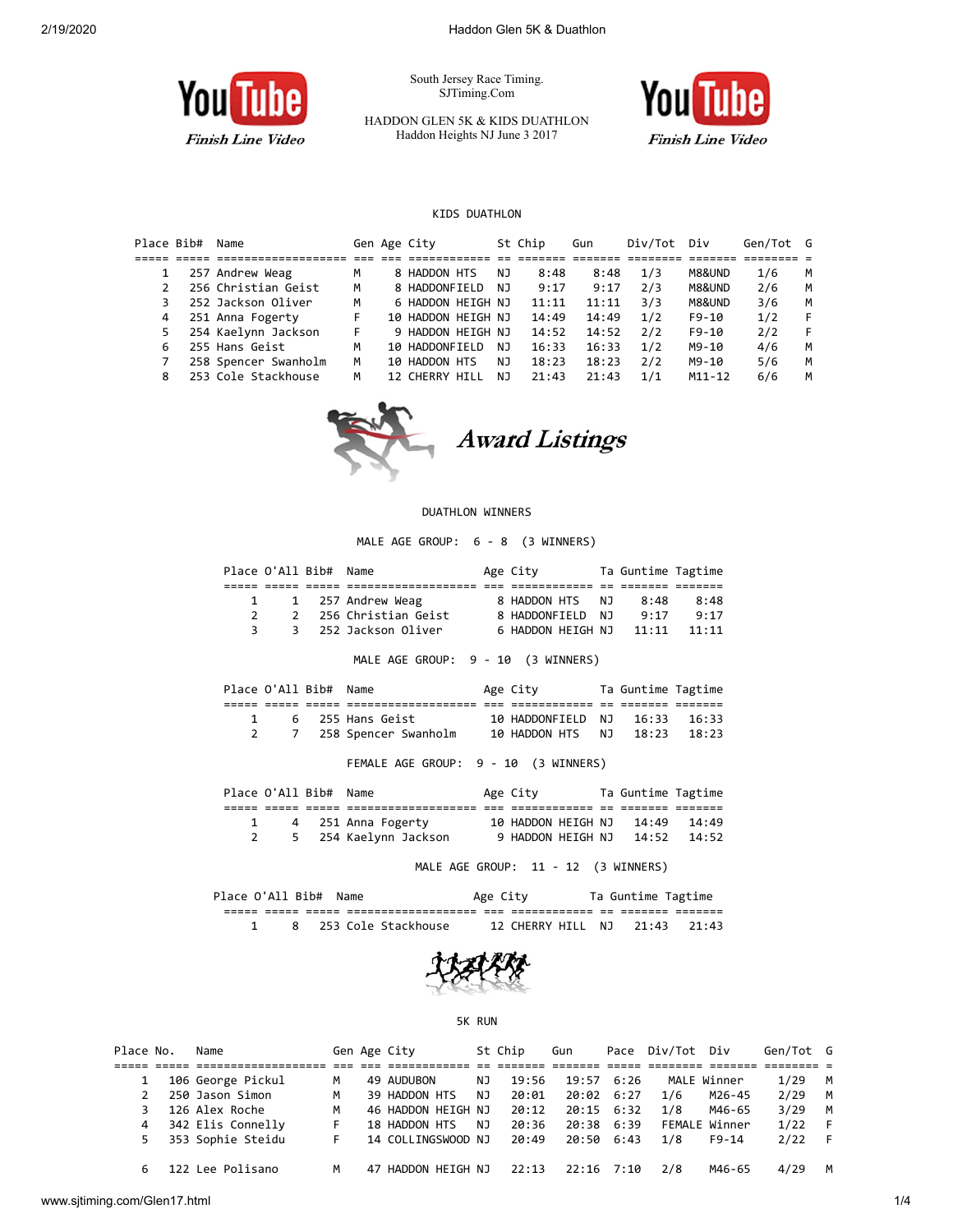2/19/2020 Haddon Glen 5K & Duathlon

| $\overline{7}$ | 340 Andrew Osborn        | м  | 20 MT. EPHRAIM     | NJ | 22:45 | 22:48       | 7:21 | 1/2   | M1525      | 5/29          | М  |
|----------------|--------------------------|----|--------------------|----|-------|-------------|------|-------|------------|---------------|----|
| 8              | 246 Justin Kasper        | M  | 13 HADDON HTS      | ΝJ | 23:13 | 23:14       | 7:29 | 1/8   | $M9 - 14$  | 6/29          | M  |
| 9              | 87 Luke Johns            | M  | 12 HADDON HEIGH NJ |    | 23:23 | 23:25       | 7:32 | 2/8   | M9-14      | 7/29          | M  |
| 10             | 249 Ron Jackson          | М  | 52 WILLIAMSTOWN NJ |    | 23:29 | 23:30 7:34  |      | 3/8   | M46-65     | 8/29          | М  |
|                |                          |    |                    |    |       |             |      |       |            |               |    |
| 11             | 241 David McCollum       | M  | 59 HADDON HTS      | NJ | 23:31 | 23:35       | 7:36 | 4/8   | M46-65     | 9/29          | M  |
| 12             | 242 Thomas McCollum      | M  | 19 HADDON HTS      | NJ | 25:03 | 25:06       | 8:05 | 2/2   | M1525      | 10/29         | M  |
| 13             | 244 Ava Kasper           | F  | 10 HADDON HTS      | NJ | 25:56 | 25:57       | 8:21 | 2/8   | F9-14      | 3/22          | F  |
| 14             | 243 Grace Duffy          | F  | 10 HADDON HTS      | NJ | 26:06 | 26:07       | 8:25 | 3/8   | $F9 - 14$  | 4/22          | F  |
| 15             | 327 Evan Turner          | М  | 8 HADDON HTS       | ΝJ | 26:43 | 26:44       | 8:37 | 1/3   | M8&UND     | 11/29         | M  |
|                |                          |    |                    |    |       |             |      |       |            |               |    |
| 16             | 335 Charles Halpin       | М  | 61 DENVILLE        | NJ | 26:43 | 26:47       | 8:38 | 5/8   | M46-65     | 12/29         | M  |
| 17             | 352 Joe Blaz             | M  | 60 ATLANTIC CIT NJ |    | 26:47 | 26:51       | 8:39 | 6/8   | M46-65     | 13/29         | М  |
| 18             | 21 Joe Aman              | M  | 29 BROOKLAWN       | NJ | 28:01 | 28:05       | 9:03 | 2/6   | M26-45     | 14/29         | М  |
| 19             | 245 Paul Kasper          | М  | 45 HADDON HTS      | ΝJ | 28:44 | 28:48       | 9:16 | 3/6   | M26-45     | 15/29         | М  |
| 20             | 75 Rafael Castro         | М  | 10 CAMDEN          | ΝJ | 29:18 | 29:20       | 9:27 | 3/8   | M9-14      | 16/29         | М  |
| 21             | 96 Brennan Miller        | м  | 10 HADDON HEIGH NJ |    | 29:19 | 29:22       | 9:27 | 4/8   | M9-14      | 17/29         | M  |
| 22             | 362 Joe Graves           | M  | 69 HADDON HTS      | NJ | 29:27 | 29:34       | 9:31 | 1/1   | M65+       | 18/29         | М  |
| 23             | 247 Erin McGlynn         | F  | 41 HADDON HTS      | NJ | 30:10 | 30:13       | 9:44 | 1/11  | F26-45     |               | F  |
| 24             | 332 Michael Turner       | М  | 47 HADDON HTS      | NJ | 30:13 | 30:13 9:44  |      | 7/8   | M46-65     | 5/22<br>19/29 | М  |
| 25             | 190 Kelly Roche          | F  |                    |    | 31:30 | 31:37 10:11 |      | 2/11  | $F26 - 45$ | 6/22          | F  |
|                |                          |    | 32 HADDON HEIGH NJ |    |       |             |      |       |            |               |    |
| 26             | 194 Sadeira Tunsil       | F  | 13 CAMDEN          | NJ | 31:36 | 31:39 10:11 |      | 4/8   | $F9 - 14$  | 7/22          | F  |
| 27             | 4 Daniel Adkins          | М  | 10 CAMDEN          | ΝJ | 31:39 | 31:41 10:12 |      | 5/8   | M9-14      | 20/29         | М  |
| 28             | 99 Samantha Pessiki      | F. | 31 CAMDEN          | NJ | 31:46 | 31:48 10:14 |      | 3/11  | $F26 - 45$ | 8/22          | F  |
| 29             | 240 Isabella Shannon     | F  | 10 HADDON HTS      | ΝJ | 32:38 | 32:39 10:31 |      | 5/8   | F9-14      | 9/22          | F  |
| 30             | 191 Brian Shannon        | М  | 44 HADDON HEIGH NJ |    | 32:37 | 32:40 10:31 |      | 4/6   | M26-45     | 21/29         | м  |
|                |                          |    |                    |    |       |             |      |       |            |               |    |
| 31             | 329 Jack Turner          | M  | 12 HADDON HTS      | NJ | 32:40 | 32:42 10:32 |      | 6/8   | M9-14      | 22/29         | М  |
| 32             | 348 John Connelly        | M  | 11 HADDON HTS      | NJ | 32:51 | 32:54 10:36 |      | 7/8   | M9-14      | 23/29         | M  |
| 33             | 33 Estyr Bomgardner      | F. | 36 HADDON HEIGH NJ |    | 33:31 | 33:44 10:52 |      | 4/11  | $F26 - 45$ | 10/22         | F. |
| 34             | 349 Patrick Connelly     | М  | 53 HADDON HTS      | ΝJ | 33:42 | 33:48 10:53 |      | 8/8   | M46-65     | 24/29         | M  |
| 35             | 193 Beth Tabako          | F. | 42 BARRINGTON      | NJ | 34:22 | 34:27 11:06 |      | 5/11  | $F26 - 45$ | 11/22         | F  |
|                |                          |    |                    |    |       |             |      |       |            |               |    |
| 36             | 100 Kathy Phillips       | F  | 55 SOMERDALE       | NJ | 34:36 | 34:41 11:10 |      | 1/1   | F46-65     | 12/22         | F  |
| 37             | 92 Max Linaris           | M  | 7 HADDON HEIGH NJ  |    | 34:44 | 34:46 11:12 |      | 2/3   | M8&UND     | 25/29         | М  |
| 38             | 91 Danielle Linaris      | F  | 38 HADDON HEIGH NJ |    | 34:44 | 34:47 11:12 |      | 6/11  | $F26 - 45$ | 13/22         | F  |
| 39             | 97 Nancy Oliver          | F  | 36 HADDON HEIGH NJ |    | 34:47 | 34:57 11:15 |      | 7/11  | F26-45     | 14/22         | F  |
| 40             | 192 Janet Stackhouse     | F. | 42 CHERRY HILL     | NJ | 34:47 | 34:58 11:15 |      | 8/11  | F26-45     | 15/22         | F. |
| 41             | 98 Jackson Oliver        | M  | 36 HADDON HEIGH NJ |    | 34:48 | 34:59 11:16 |      | 5/6   | M26-45     | 26/29         | M  |
| 42             | 80 Jacqueline Giuffrid F |    | 42 HADDON HEIGH NJ |    | 35:59 | 36:05 11:37 |      | 9/11  | F26-45     | 16/22         | F  |
| 43             | 248 Andrew Campbell      | м  | 11 HADDON HTS      | ΝJ | 36:21 | 36:24 11:43 |      | 8/8   | M9-14      | 27/29         | M  |
| 44             | 95 Yanixa Medina         | F  | 10 CAMDEN          | NJ | 37:03 | 37:09 11:58 |      | 6/8   | $F9 - 14$  | 17/22         | F  |
| 45             | 239 Lauren Zucatti       | F  | 25 CAMDEN          | NJ | 37:03 | 37:10 11:58 |      | 1/1   | F1525      | 18/22         | F  |
|                |                          |    |                    |    |       |             |      |       |            |               |    |
| 46             | 89 Jen Campbell          | F  | 42 HADDON HEIGH NJ |    | 40:29 | 40:32 13:03 |      | 10/11 | $F26 - 45$ | 19/22         | F  |
| 47             | 94 Killian MacHinsky     | М  | 6 BELLMAWR         | ΝJ | 41:07 | 41:16 13:17 |      | 3/3   | M8&UND     | 28/29         | М  |
| 48             | 93 Matt MacHinsky        | М  | 32 BELLMAWR        | ΝJ | 41:31 | 41:40 13:25 |      | 6/6   | M26-45     | 29/29         | М  |
| 49             | 76 Savannah Davis        | F  | 10 CAMDEN          | ΝJ | 42:48 | 42:56 13:49 |      | 7/8   | F9-14      | 20/22         | F  |
| 50             | 79 Jessie Gismondi       | F. | 28 CAMDEN          | NJ | 43:26 | 43:33 14:01 |      | 11/11 | F26-45     | 21/22         | F  |
| 51             | 12 Amaya Alford          | F. | 9 CAMDEN           | NJ | 43:32 | 43:39 14:03 |      | 8/8   | $F9 - 14$  | 22/22         | F  |



### OVERALL WINNERS TOP MALE AND FEMALE SCORE

# TOP MALE FINISHERS

| Place O'All No. |               | Name              | Ag City            |    | St Time |
|-----------------|---------------|-------------------|--------------------|----|---------|
|                 |               |                   |                    |    |         |
| 1               | 1             | 106 George Pickul | 49 AUDUBON         | NJ | 19:57   |
| 2               | $\mathcal{L}$ | 250 Jason Simon   | 39 HADDON HTS      | NJ | 20:02   |
| 3               | З             | 126 Alex Roche    | 46 HADDON HEIGH NJ |    | 20:15   |
| 4               | 6             | 122 Lee Polisano  | 47 HADDON HEIGH NJ |    | 22:16   |
| 5               | 7             | 340 Andrew Osborn | 20 MT. EPHRAIM     | NJ | 22:48   |
| 6               | 8             | 246 Justin Kasper | 13 HADDON HTS      | NJ | 23:14   |
| 7               | 9             | 87 Luke Johns     | 12 HADDON HEIGH NJ |    | 23:25   |
| 8               | 10            | 249 Ron Jackson   | 52 WILLIAMSTOWN NJ |    | 23:30   |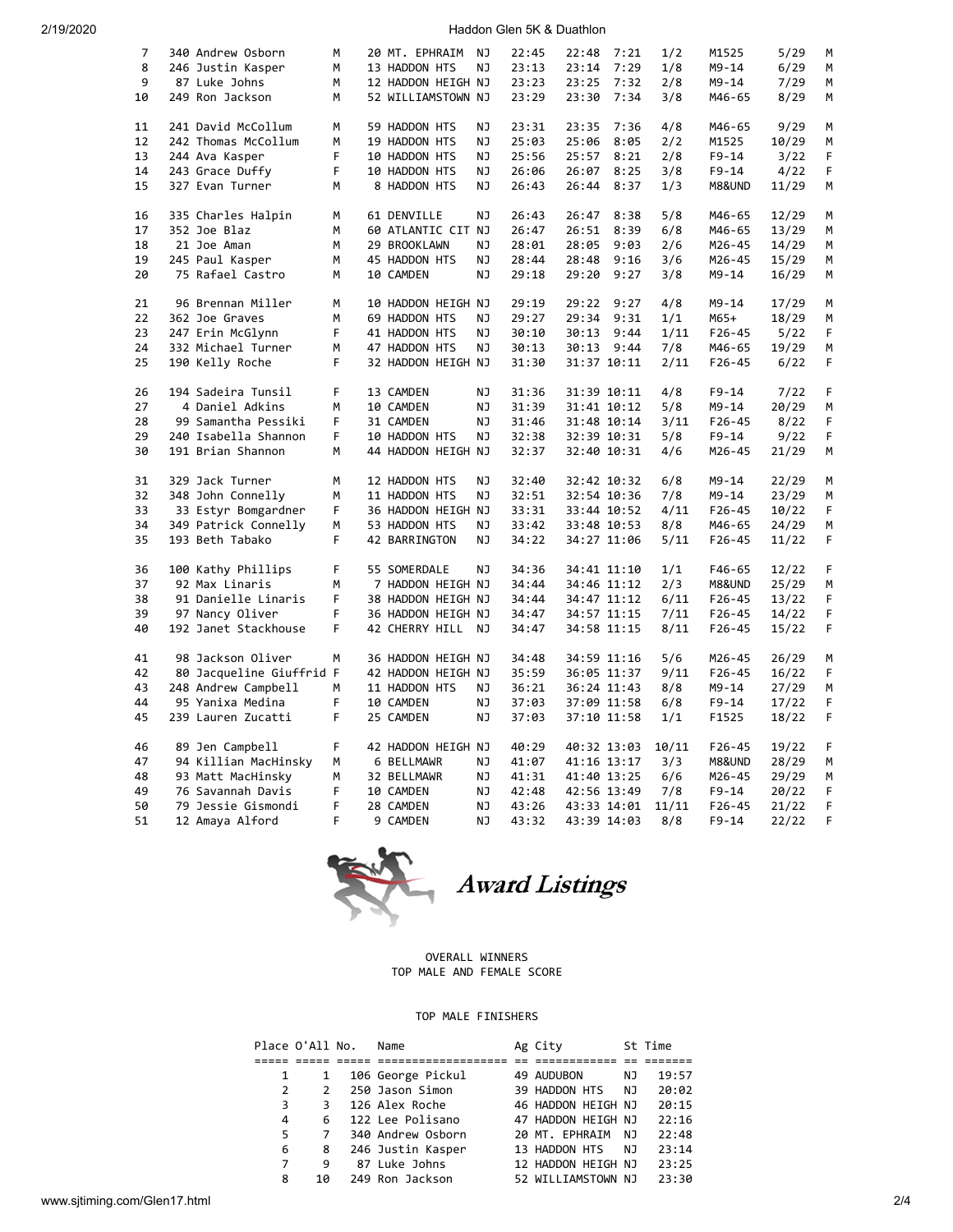### 2/19/2020 Haddon Glen 5K & Duathlon

|  | 11 241 David McCollum  | 59 HADDON HTS NJ 23:35 |  |
|--|------------------------|------------------------|--|
|  | 12 242 Thomas McCollum | 19 HADDON HTS NJ 25:06 |  |

## TOP FEMALE FINISHERS

|    | Place O'All No. | Name                 | Ag City            |    | St Time |
|----|-----------------|----------------------|--------------------|----|---------|
|    |                 |                      |                    |    |         |
| 1  | 4               | 342 Elis Connelly    | 18 HADDON HTS      | NJ | 20:38   |
| 2  | 5               | 353 Sophie Steidu    | 14 COLLINGSWOOD    | NJ | 20:50   |
| 3  | 13              | 244 Ava Kasper       | 10 HADDON HTS      | NJ | 25:57   |
| 4  | 14              | 243 Grace Duffy      | 10 HADDON HTS      | NJ | 26:07   |
| 5  | 23              | 247 Erin McGlynn     | 41 HADDON HTS      | NJ | 30:13   |
| 6  | 25              | 190 Kelly Roche      | 32 HADDON HEIGH NJ |    | 31:37   |
| 7  | 26              | 194 Sadeira Tunsil   | 13 CAMDEN          | NJ | 31:39   |
| 8  | 28              | 99 Samantha Pessiki  | 31 CAMDEN          | NJ | 31:48   |
| 9  | 29              | 240 Isabella Shannon | 10 HADDON HTS      | NJ | 32:39   |
| 10 | 33              | 33 Estyr Bomgardner  | 36 HADDON HEIGH NJ |    | 33:44   |



MALE AGE GROUP: 1 - 8 (3 WINNERS)

| Place O'All No. |    | Name                 | Age City          |      | St Time |  |
|-----------------|----|----------------------|-------------------|------|---------|--|
|                 |    |                      |                   |      |         |  |
|                 |    | 1 15 327 Evan Turner | 8 HADDON HTS NJ   |      | 26:44   |  |
|                 | 37 | 92 Max Linaris       | 7 HADDON HEIGH NJ |      | 34:46   |  |
| २               | 47 | 94 Killian MacHinsky | 6 BELLMAWR        | NJ 1 | 41:16   |  |
|                 |    |                      |                   |      |         |  |

MALE AGE GROUP: 9 - 14 (3 WINNERS)

|               | Place O'All No. | Name              | Age City           |     | St Time |
|---------------|-----------------|-------------------|--------------------|-----|---------|
|               |                 |                   |                    |     |         |
|               | 8               | 246 Justin Kasper | 13 HADDON HTS      | N J | 23:14   |
| $\mathcal{P}$ | q               | 87 Luke Johns     | 12 HADDON HEIGH NJ |     | 23:25   |
| 3.            | 2Q              | 75 Rafael Castro  | 10 CAMDEN          | N J | 29:20   |
| Δ             | 21              | 96 Brennan Miller | 10 HADDON HEIGH NJ |     | 29:22   |
| 5             | 27              | 4 Daniel Adkins   | 10 CAMDEN          | ΝJ  | 31:41   |

FEMALE AGE GROUP: 9 - 14 (3 WINNERS)

|    | Place O'All No. | Name                 | Age City           |     | St Time |
|----|-----------------|----------------------|--------------------|-----|---------|
|    |                 |                      |                    |     |         |
|    |                 | 5 353 Sophie Steidu  | 14 COLLINGSWOOD NJ |     | 20:50   |
|    |                 | 13 244 Ava Kasper    | 10 HADDON HTS      | NJ. | 25:57   |
| 3  |                 | 14 243 Grace Duffy   | 10 HADDON HTS      | N J | 26:07   |
| 4  | 26.             | 194 Sadeira Tunsil   | 13 CAMDEN          | N J | 31:39   |
| 5. | 29              | 240 Isabella Shannon | 10 HADDON HTS      | N٦  | 32:39   |

MALE AGE GROUP: 15 - 25 (3 WINNERS)

| Place O'All No. |                 | Name                | Age City          |             | St Time |
|-----------------|-----------------|---------------------|-------------------|-------------|---------|
|                 |                 |                     |                   |             |         |
|                 |                 | 340 Andrew Osborn   | 20 MT. EPHRAIM NJ |             | - 22:48 |
|                 | 12 <sup>7</sup> | 242 Thomas McCollum | 19 HADDON HTS     | . N . N . 1 | - 25:06 |

FEMALE AGE GROUP: 15 - 25 (3 WINNERS)

|      | Place O'All No. |       | Name               |     | Age City  |     | St Time |
|------|-----------------|-------|--------------------|-----|-----------|-----|---------|
| ____ | _____           | _____ |                    | ___ |           | $-$ | _______ |
|      | 45.             |       | 239 Lauren Zucatti |     | 25 CAMDEN | NJ. | -37:10  |

MALE AGE GROUP: 26 - 45 (3 WINNERS)

|               | Place O'All No. | Name              | Age City           |     | St Time |
|---------------|-----------------|-------------------|--------------------|-----|---------|
|               |                 |                   |                    |     |         |
|               |                 | 2 250 Jason Simon | 39 HADDON HTS      | NJ. | 20:02   |
| $\mathcal{P}$ | 18              | 21 Joe Aman       | 29 BROOKLAWN       | N J | 28:05   |
| 3             | 19              | 245 Paul Kasper   | 45 HADDON HTS      | NJ  | 28:48   |
| 4             | 30              | 191 Brian Shannon | 44 HADDON HEIGH NJ |     | 32:40   |
| 5.            | 41              | 98 Jackson Oliver | 36 HADDON HEIGH NJ |     | 34:59   |

FEMALE AGE GROUP: 26 - 45 (3 WINNERS)

Place O'All No. Name Mage City St Time